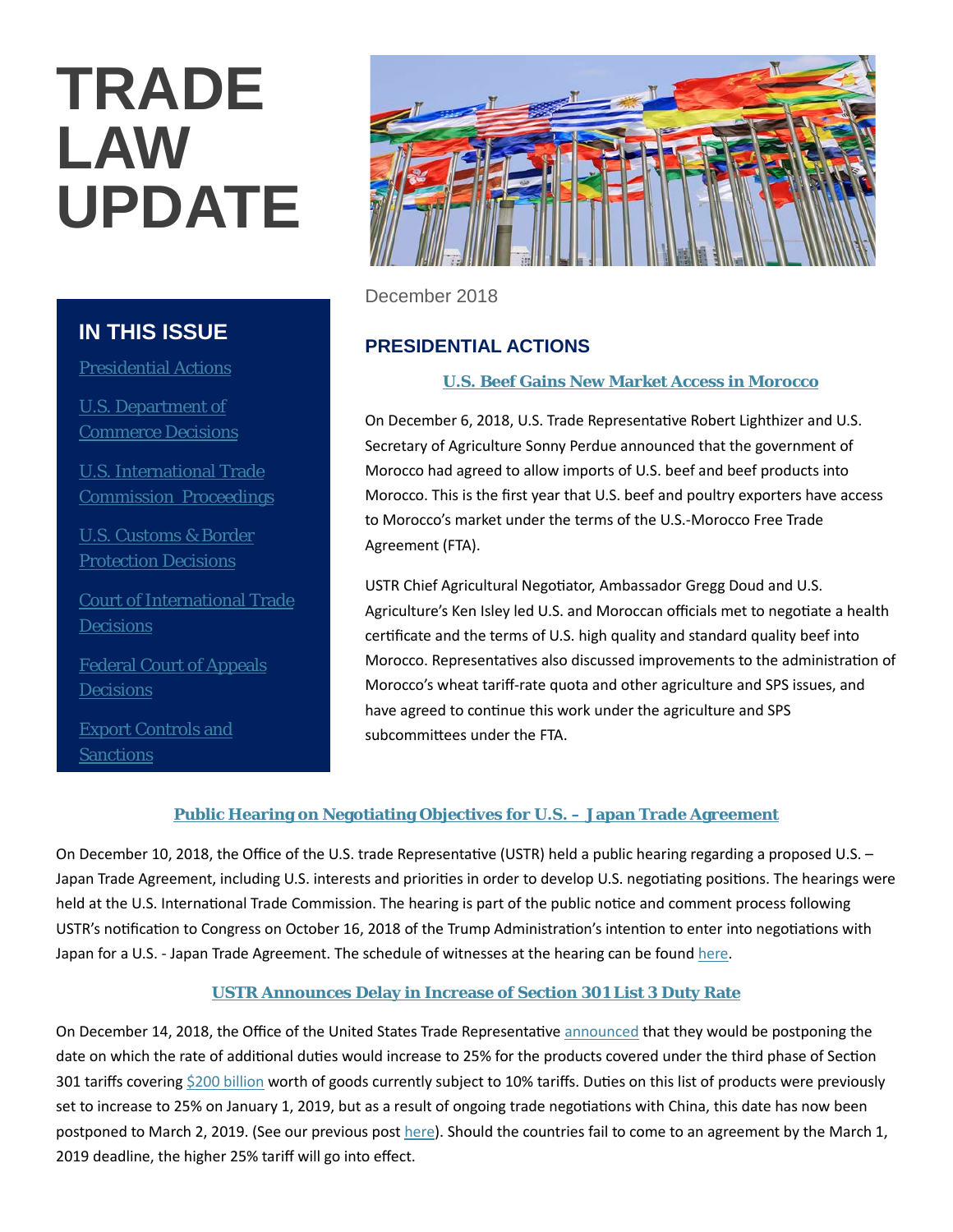## **[Joint Statement on Signing the Bilateral Agreement on Prudential Measures Regarding Insurance and](https://ustr.gov/about-us/policy-offices/press-office/press-releases/2018/december/joint-statement-signing-bilateral)  [Reinsurance](https://ustr.gov/about-us/policy-offices/press-office/press-releases/2018/december/joint-statement-signing-bilateral)**

On December 19, 2018, the United States and the United Kingdom (UK) released a joint statement that the parties had signed the Bilateral Agreement between the United States of America and the United Kingdom on Prudential Measures Regarding Insurance and Reinsurance (U.S.-UK Covered Agreement). The goal of the U.S.-UK Covered Agreement is to provide "regulatory certainty and market continuity as the United Kingdom prepares to leave the European (EU)." The U.S.-UK Covered Agreement, like the covered agreement with the EU, hopes to benefit the U.S. and UK economies and consumers by "reducing burdens on insurers and reinsurers while maintaining prudential standards." To view the complete text of the U.S.-UK Covered Agreement click [here](https://ustr.gov/sites/default/files/US-UK-Covered-Agreement.pdf).

## **[USTR Grants First Round of Product Exclusions](https://ustr.gov/about-us/policy-offices/press-office/press-releases/2018/december/ustr-grants-first-round-product)**

On December 21, 2018, the USTR announced an update to the Harmonized Tariff Schedule in order to grant approximately 1,000 product exclusion requests from tariffs that went into effect on July 6, 2018 on approximately \$34 billion worth of imports from China. Clic[k here](https://ustr.gov/sites/default/files/enforcement/301Investigations/2018-28277.pdf) to see the Federal Register Notice and list of products that are excluded.

## **U.S. DEPARTMENT OF COMMERCE DECISIONS**

#### **Investigations**

- Certain Steel Racks from the People's Republic of China: On December 3, 2018, the Preliminary Affirmative Countervailing Duty Determination, and Alignment of Final [determination](https://www.gpo.gov/fdsys/pkg/FR-2018-12-03/pdf/2018-26172.pdf) with Final Antidumping Duty Determination was released.
- Uncovered Innerspring Units from the People's Republic of China: On December 21, 2018, the Final Affirmative [determination](https://www.govinfo.gov/content/pkg/FR-2018-12-21/pdf/2018-27677.pdf) of Circumvention of the Antidumping Duty Order was released.

## **Administrative Reviews**

- Welded Carbon Steel Standard Pipe and Tube Products from Turkey: On December 7, 2018, the Fina[l results](https://www.gpo.gov/fdsys/pkg/FR-2018-12-07/pdf/2018-26544.pdf) of the Antidumping Duty Administrative Review (2017-2017) were released.
- High Pressure Steel Cylinders from the People's Republic of China: On December 10, 2018, the Final r[esults](https://www.gpo.gov/fdsys/pkg/FR-2018-12-10/pdf/2018-26651.pdf) of the Countervailing Duty Administrative Review (2016) were released.
- Certain Steel Nails from the People's Republic of China: On December 10, 2018, the [notice](https://www.gpo.gov/fdsys/pkg/FR-2018-12-10/pdf/2018-26653.pdf) of Court Decision Not in Harmony with the Final Results of the First Antidumping Duty Administrative Review and Notice of the Amended Final Results of the First Antidumping Duty Administrative Review were released.
- Polyethylene Terephthalate Film, Sheet, and Strip from Taiwan: On December 11, 2018, the Final [results](https://www.gpo.gov/fdsys/pkg/FR-2018-12-11/pdf/2018-26777.pdf) of the Antidumping Duty Administrative Review (2016-2017) were released.
- Certain Pasta from Italy: On December 11, 2018, the Final [results](https://www.gpo.gov/fdsys/pkg/FR-2018-12-11/pdf/2018-26771.pdf) of the Antidumping Duty Administrative Review (2016-2017) were released.
- Monosodium Glutamate from the People's Republic of China: On December 13, 2018, the Fina[l results](https://www.gpo.gov/fdsys/pkg/FR-2018-12-13/pdf/2018-26974.pdf) of the Antidumping Duty Administrative Review (2016-2017) were released.
- Certain Oil Country Tubular Goods from Turkey: On December 13, 2018, the Fina[l results](https://www.gpo.gov/fdsys/pkg/FR-2018-12-13/pdf/2018-26973.pdf) of the Antidumping Duty Administrative Review (2016-2017) were released.
- Certain Corrosion-Resistant Steel Products from India: On December 14, 2018, the Final [results](https://www.gpo.gov/fdsys/pkg/FR-2018-12-14/pdf/2018-27122.pdf) of the Antidumping Duty Administrative Review (2016-2017) were released.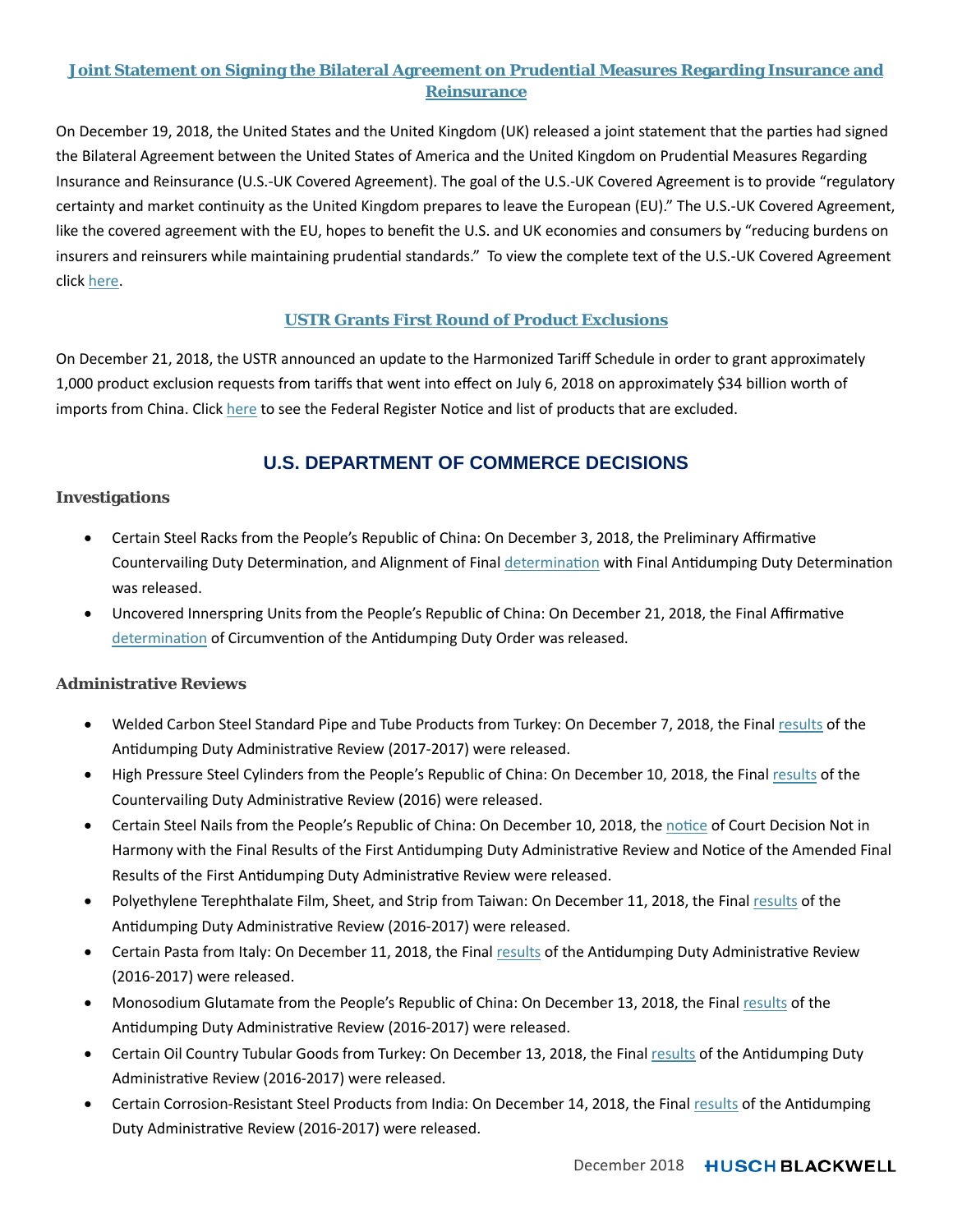- Diffusion-Annealed, Nickel-Plated, Flat-Rolled Steel Products from Japan: On December 14, 2018, the Final [results](https://www.gpo.gov/fdsys/pkg/FR-2018-12-14/pdf/2018-27120.pdf) of the Antidumping Duty Administrative Review (2016-2017) were released.
- Pasta from Italy: On December 14, 2018, the Final [results](https://www.gpo.gov/fdsys/pkg/FR-2018-12-14/pdf/2018-27119.pdf) of the Countervailing Duty Administrative Review (2016) were released.
- Certain Polyester Staple Fiber from the People's Republic of China: On December 14, 2018, the [notice](https://www.gpo.gov/fdsys/pkg/FR-2018-12-14/pdf/2018-27121.pdf) of Court Decision Not in Harmony with the Final Results of the Antidumping Duty Administrative Review and Notice of the Amended Final Results of Antidumping Duty Administrative Review were released.
- Diamond Sawblades and Parts Thereof from the People's Republic of China: On December 14, 2018, the Fina[l results](https://www.gpo.gov/fdsys/pkg/FR-2018-12-14/pdf/2018-27123.pdf) of the Antidumping Duty Administrative Review (2016-2017) were released.
- Certain Corrosion-Resistant Steel Products from Taiwan: On December 17, 2018, the Fina[l results](https://www.govinfo.gov/content/pkg/FR-2018-12-17/pdf/2018-27244.pdf) of the Antidumping Duty Administrative Review (2016-2017) were released.
- Xantham Gum from the People's Republic of China: On December 19, the Fina[l results](https://www.govinfo.gov/content/pkg/FR-2018-12-19/pdf/2018-27426.pdf) of the Antidumping Duty Administrative Review, Final Determination of No Shipments Review, and Partial Discontinuation of Antidumping Duty Administrative Review (2016-2017) were released.
- Certain New Pneumatic Off-the-Road Tires from the People's Republic of China: On December 26, 2018, the Final [results](https://www.govinfo.gov/content/pkg/FR-2018-12-26/pdf/2018-27863.pdf) of the Countervailing Duty Administrative Review (2016) were released.

## **Changed Circumstances Reviews**

- Crystalline Silicon Photovoltaic Cells, Whether or Not Assembled into Modules, from the People's Republic of China: On December 20, 2018, the Department of Commerce released its Fina[l results](https://www.govinfo.gov/content/pkg/FR-2018-12-20/pdf/2018-27533.pdf) of Changed Circumstances Reviews, and Revocation of the Antidumping and Countervailing Duty Orders.
- Biodiesel from Argentina: On November 13, 2018, the Department of Commerce *[initiated](https://www.gpo.gov/fdsys/pkg/FR-2018-11-13/pdf/2018-24689.pdf)* its Changed Circumstances Reviews of the Antidumping and Countervailing Duty Orders.

## **Sunset Reviews**

- Antidumping or Countervailing Duty Order Finding, or Suspending Investigation; Advanc[e notification](https://www.gpo.gov/fdsys/pkg/FR-2018-12-03/pdf/2018-26171.pdf) of Sunset Review, December 3, 2018. The products subject to upcoming sunset reviews are:
	- o Certain Hot-Rolled Carbon Steel Flat Products from Chin, India, Indonesia, Taiwan, Thailand, and Ukraine
	- o Off the Road Tires from China
	- o Non-Malleable Cast Iron Pipe Fittings from China
	- o Raw Flexible Magnets from China and Taiwan
	- o Sodium Nitrite from China and Germany
- Certain Pasta from *[Italy](https://www.gpo.gov/fdsys/pkg/FR-2018-12-06/pdf/2018-26431.pdf)* and [Turkey:](https://www.gpo.gov/fdsys/pkg/FR-2018-12-06/pdf/2018-26430.pdf) On December 6, 2018, the Final Results of the Expedited Fourth Sunset Reviews of the Countervailing Duty Order were released.
- Certain Pasta from Italy and Turkey: On December 6, 2018, the Final r[esults](https://www.gpo.gov/fdsys/pkg/FR-2018-12-06/pdf/2018-26429.pdf) of the Expedited Fourth Sunset Reviews of the Antidumping Duty Orders were released.
- Silicomanganese from India, Kazakhstan, and Venezuela: On December 17, 2018, the Final [results](https://www.govinfo.gov/content/pkg/FR-2018-12-17/pdf/2018-27242.pdf) of the Expedited Third Sunset Reviews of the Antidumping Duty Orders were released.
- Steel Concrete Reinforcing Bars from Belarus, the People's Republic of China, Indonesia, Latvia, Moldova, Poland, and Ukraine: On December 17, 2018, the Department of Commerce announced its [continuation](https://www.govinfo.gov/content/pkg/FR-2018-12-17/pdf/2018-27239.pdf) of Antidumping Duty Orders.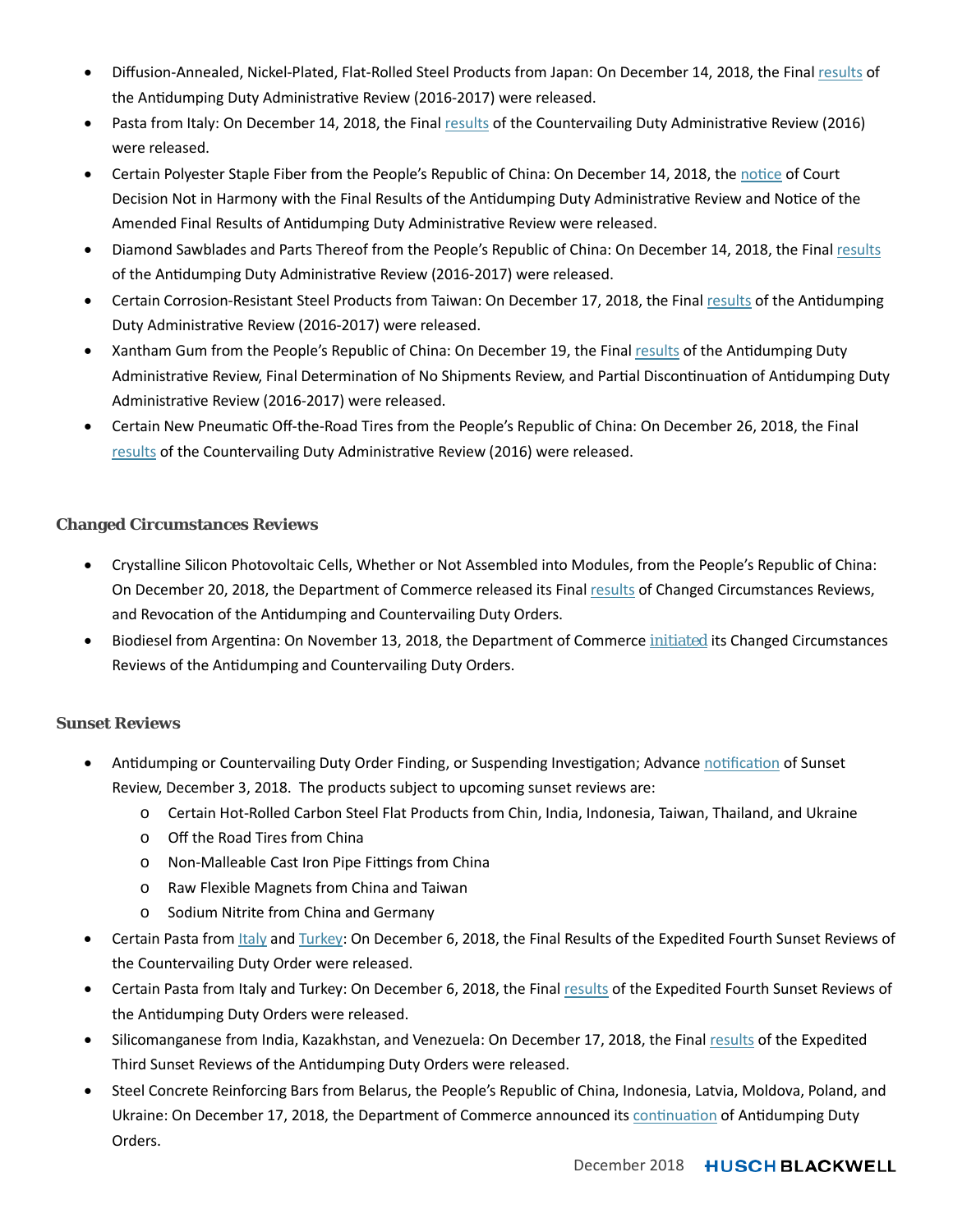- Clad Steel Plate from Japan: On December 18, 2018, the Department of Commerce announced it[s continuation](https://www.govinfo.gov/content/pkg/FR-2018-12-18/pdf/2018-27332.pdf) of the Antidumping Duty Order.
- Fresh Tomatoes from Mexico: On December 27, 2018, the Final [results](https://www.govinfo.gov/content/pkg/FR-2018-12-27/pdf/2018-28063.pdf) of the Full Sunset Review of the Suspended Antidumping Duty Investigation were released.

## **U.S. INTERNATIONAL TRADE COMMISSION**

## **Section 701/731 Proceedings**

## **Investigations**

- Glycine from China, India, Japan, and Thailand: On December 3, 2018, the s[cheduling](https://www.gpo.gov/fdsys/pkg/FR-2018-12-03/pdf/2018-26181.pdf) of the Final Phase of Countervailing Duty and Antidumping Duty Investigations was released.
- Polytetrafluoroethylene (PTFE) Resin from China and India: On December 4, 2018, the ITC released its Final negative [determination](https://www.govinfo.gov/content/pkg/FR-2018-12-04/pdf/2018-26324.pdf) of polytetrafluoroethylene (PTFE) resin from China and India. Accordingly, no antidumping duty orders will be instituted on these products.
- Silicomanganese from China and Ukraine: On December 6, 2018, the ITC released its final affirmative [determinations](https://www.govinfo.gov/content/pkg/FR-2018-12-06/pdf/2018-26500.pdf) for the continuation of the antidumping duty orders for another 5 years.
- Quartz Surface Products from China: On December 17, 2018m, the ITC released it[s scheduling](https://www.govinfo.gov/content/pkg/FR-2018-12-17/pdf/2018-27196.pdf) of the Final Phase of Countervailing Duty and Antidumping Duty Investigations.

## **Sunset Review Decisions**

- Steel Nails from China: On December 3, 2018, the ITC gave [notice](https://www.govinfo.gov/content/pkg/FR-2018-12-03/pdf/2018-26136.pdf) that it had instituted a Five-Year Review.
- Certain Welded Large Diameter Line Pipe from Japan: On December 20, 2018, the ITC issued released a n[otice](https://www.govinfo.gov/content/pkg/FR-2018-12-20/pdf/2018-27567.pdf) of Commission Determination to Conduct a Full Five-Year Sunset Review.

## **Section 337 Proceedings**

- Certain Robotic Vacuum Cleaning Devices and Components Thereof such as Spare Parts: On December 7, 2018, the ITC released a [notice](https://www.gpo.gov/fdsys/pkg/FR-2018-12-07/pdf/2018-26522.pdf) of their final determination, finding a violation of Section 337 and issued a limited exclusion order that prohibits the entry of certain vacuum cleaning devices and spare parts that infringes the patent in this investigation. The ITC also issued cease and desist orders that prohibited the sale and distribution of the products within the United States pursuant to the patent.
- Certain Microfluidic Devices: On December 11, 2018, in its final initial [determination,](https://www.gpo.gov/fdsys/pkg/FR-2018-12-11/pdf/2018-26740.pdf) the ITC found a violation of Tariff Act of 1930 concerning certain asserted patents, and extended the investigation completion date to February 11, 2019.
- Certain Electronic Nicotine Delivery Systems and Components Thereof: On December 13, 2018, the ITC instituted their [investigation](https://www.gpo.gov/fdsys/pkg/FR-2018-12-13/pdf/2018-26995.pdf).
- Certain Multi-Stage Fuel Vapor Canister Systems and Activated Carbon Components Thereof: On December 14, 2018 the ITC instituted their [investigation](https://www.gpo.gov/fdsys/pkg/FR-2018-12-14/pdf/2018-27071.pdf).

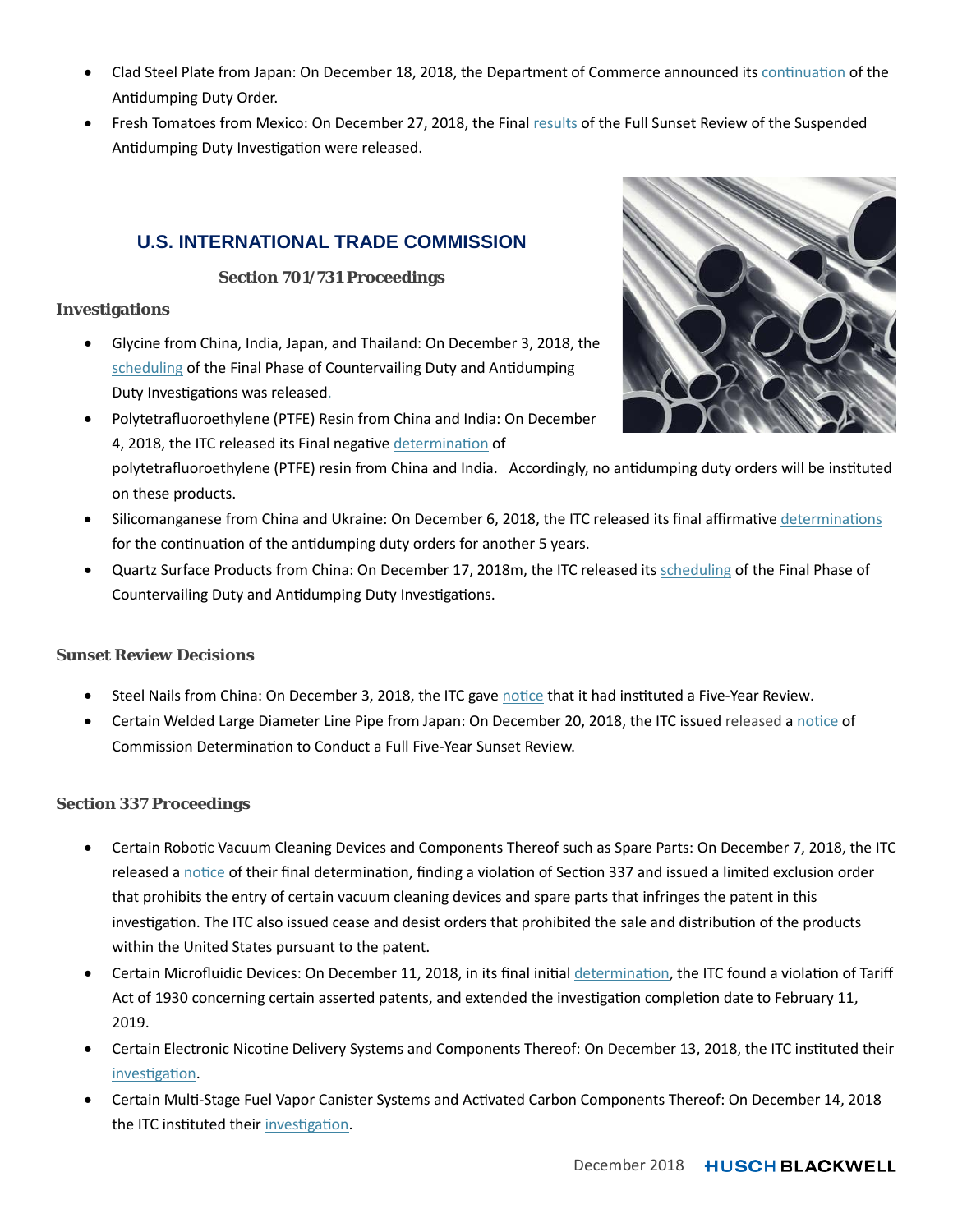- Certain Mobile Electronic Devices and Radio Frequency and Processing Components Thereof: On December 18, 2018, the ITC issued its [determination](https://www.govinfo.gov/app/collection/fr/2018/12/18/International%20Trade%20Commission) to review the final Initial determination finding a violation of Section 337 and extend the investigation completion date to February 19, 2019.
- Certain Self-Anchoring Beverage Containers: On December 21, 2018, the ITC released its Fina[l determination](https://www.govinfo.gov/content/pkg/FR-2018-12-21/pdf/2018-27712.pdf) of Violation of Section 337 and issued a general exclusion order barring entry of merchandise that infringes the patent covered by this investigation.
- Certain Dental Ceramics, Products thereof, and Methods of Making the Same: On December 26, 2018, the ITC found no violation of section 337 an[d terminated](https://www.govinfo.gov/content/pkg/FR-2018-12-26/pdf/2018-27815.pdf) their investigation.
- Certain Industrial Automation Systems and Components thereof Including Control Systems, Controllers, Visualization Hardware, Motion and Motor Control Systems, Networking Equipment, Safety Devices, and Power Supplies: On December 28, 2018, the ITC [determined](https://www.govinfo.gov/content/pkg/FR-2018-12-28/pdf/2018-28175.pdf) not to review a Final Initial Determination Finding a Section 337 Violation by the Defaulted Respondents. The ITC also requested that all written submissions be filed no later than January 11, 2019.
- Certain Programmable Logic Controller (PLCs), Components thereof, and Products Containing the Same: On December 31, 2018, the ITC issued a notice that it will not review the initial determination that grants a motion by Radwell International, Inc. and will therefore **terminate** the investigation.

## **U.S. CUSTOMS & BORDER PROTECTION**

- Stainless Steel Flanges: CBP issue[d a notice](https://www.cbp.gov/sites/default/files/assets/documents/2018-Dec/TRLED%20-%20Initiation%20and%20Interim%20Measures%20Determination%20%28EAPA%20Cons.%207257%29%20-%20PV.pdf) on December 6, 2018, that it had commenced a formal investigation looking into two companies (Prime Stainless Products, LLC and to H&H Machine Co.), for evading antidumping and countervailing duties.
- Aluminum Extrusions: CBP issue[d a decision](https://www.cbp.gov/sites/default/files/assets/documents/2018-Dec/TRLED%20Notice%20of%20Final%20Determination%20for%20EAPA%20Consol.%20Case%207227%20%28PV%20for%20website%29.pdf) on December 11, 2018, that two companies (Sun Bright International Corporation and Fair Importing Corporation) evaded antidumping and countervailing duties on aluminum extrusions from China. The decision stems from several ongoing EAPA investigations currently being handled by CBP.

# **COURT OF INTERNATIONAL TRADE**

## **Summary of Decisions**

#### **[18-169](https://www.cit.uscourts.gov/sites/cit/files/18-169.pdf)**

On December 6, 2018, the Court granted the Plaintiff's motion for judgment on the agency record and Commerce's Final Results were remanded for reconsideration of POSCO's M-Tech's research and development grants and Commerce's application of the highest AFA rate because Commerce had failed to evaluate why the highest available rate should be applied to POSCO. . POSCO challenged Commerce's final affirmative determination in the countervailing duty investigation of certain carbon and alloy steel cut-to-length plate from Korea.

## **[18-172](https://www.cit.uscourts.gov/sites/cit/files/18-172.pdf)**

On December 14, 2018, the Plaintiff's motion for summary judgment was denied and the Defendant's cross-motion

for summary judgment was granted. Hartford Fire Insurance Company (Hartford) challenged the denial of its protests by the U.S. Customs and Border Protection for payment of antidumping duties on certain surety bonds. Because the court disagrees that the passage of the Pension Protection Act of 2006 (PPA) rendered the subject bonds unenforceable, the court denied the Plaintiff's motion and granted Defendant's motion for summary judgment.

## **[18-176](https://www.cit.uscourts.gov/sites/cit/files/18-176.pdf)**

On December 21, 2018, the Court sustained Commerce's remand redetermination with respect to the review of the antidumping duty order for off-the-road tires from the People's Republic of China. The remand covered three issues: 1) the recalculation of export price ("EP") and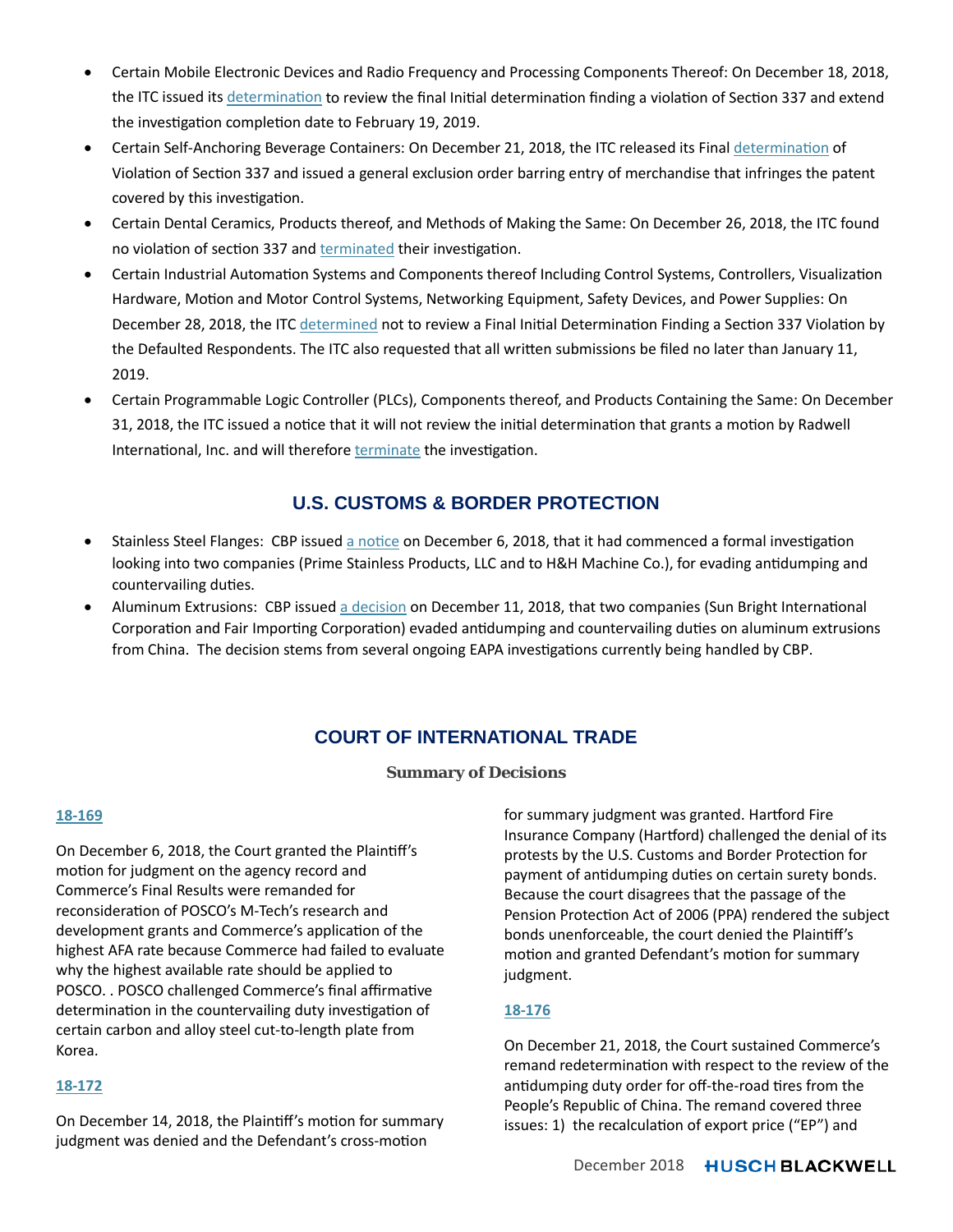constructed export price ("CEP") for the mandatory respondents to eliminate its previous downward adjustments for Chinese irrecoverable value-added tax ("VAT"); 2) the surrogate value for inputs of reclaimed rubber production inputs; and 3) the surrogate value for foreign inland freight.

## **[18-177](https://www.cit.uscourts.gov/sites/cit/files/18-177.pdf)**

On December 21, 2018, on cross-motions for judgment challenging the denial of protests over the applicable rate of antidumping duties for six entries of stainless steel plate in coils assessed by U.S. Customs and Border Protection. The Court found that Customs' affirmative liquidation of the entries at issue were ultra vires and had no legal effect.

#### **[18-179](https://www.cit.uscourts.gov/sites/cit/files/18-179.pdf)**

On December 26, 2018, the Court sustained the U.S. Department of Commerce's selection of Romania as the primary surrogate country and Romanian pricing data as the surrogate value for raw garlic. The Court remanded to Commerce to explain further its addition of delivery costs to the surrogate value for raw garlic and calculation of Plaintiff's movement expenses.

## **[18-182](https://www.cit.uscourts.gov/sites/cit/files/18-182.pdf)**

On December 27, 2018, the Court remanded the U.S. Department of Commerce's determination denying a separate rate for Zhaofeng in the 2015-2016 administrative review for tapered roller bearings and parts thereof from the People's Republic of China. Due to Commerce's failure to adequately explain how the de facto and de jure criteria are affected by Zhaofeng's misreporting in its March 2016 quantity and value reconciliation report, the Court concluded that Commerce's decision to deny Zhaofeng separate rate status was not supported by substantial evidence on the record.

# **COURT OF APPEALS FOR THE FEDERAL CIRCUIT**

#### **[2017-2445](http://www.cafc.uscourts.gov/sites/default/files/opinions-orders/17-2445.Opinion.12-7-2018.pdf)**

On December 7, 2018, the CAFC concluded that the Commission had made an error in reassessing the sufficiency of Laerdal's complaint against defaulting respondents post-institution and the appropriate remedy to impose under the circumstances. Laerdal's complaint claimed that the default respondents had infringed on their patents, trademark, trade dress, and copyright rights by selling certain medical products in the U.S. Because the Commission had approved Laerdal's trade dress claims and instituted an investigation without any additional questioning, the Court ruled that, the Commission cannot, post-institution and without opposition or appearance from respondents, assert insufficient pleading as a basis for denying relief. The Court also stated that once the respondents were, "found in default, the Commission was required to issue relief upon Laerdal's request." For those given reasons, the Court reversed the Commission's determination that Laerdal failed to plead its trade dress claim, vacate the Commission's decision that no relief was warranted for the claims, and remanded the Commission to determine the appropriate remedy.

#### **[2018-1373](http://www.cafc.uscourts.gov/sites/default/files/opinions-orders/18-1373.Opinion.12-12-2018.pdf)**

On December 12, 2018, the CAFC sustained a duty set by the U.S. Department of Commerce on solar cells from China and rejected arguments from solar panel manufacturer SolarWorld Americas Inc. that the department had "low-balled" the Chinese exporters' production costs when calculating the duty rates. The three-judge panel stated that Commerce had chosen the appropriate surrogate values for certain factors of production, including aluminum and other materials necessary to make solar panels. "We conclude that substantial evidence supports Commerce's finding that the world market price was the best available information on the record." For those given reasons, the Court sustained the duties set by Commerce.

## **EXPORT CONTROLS AND SANCTIONS**

## **[OFAC Extends Expiration Date of Certain Ukraine-Related General Licenses by Two Weeks](https://www.internationaltradeinsights.com/2018/12/ofac-extends-expiration-date-certain-ukraine-related-general-licenses-two-weeks/)**

On December 7, 2018, the U.S. Department of the Treasury's Office of Foreign Assets Control (OFAC) further [exten](https://www.internationaltradeinsights.com/2018/12/ofac-extends-expiration-date-certain-ukraine-related-general-licenses-two-weeks/)ded the expiration date of certain Ukraine-related general licenses related to EN+ Group plc (EN+), United Company RUSAL PLC (RUSAL), and GAZ Group (GAZ) as the entities continue discussions with OFAC to potentially effect "significant changes in